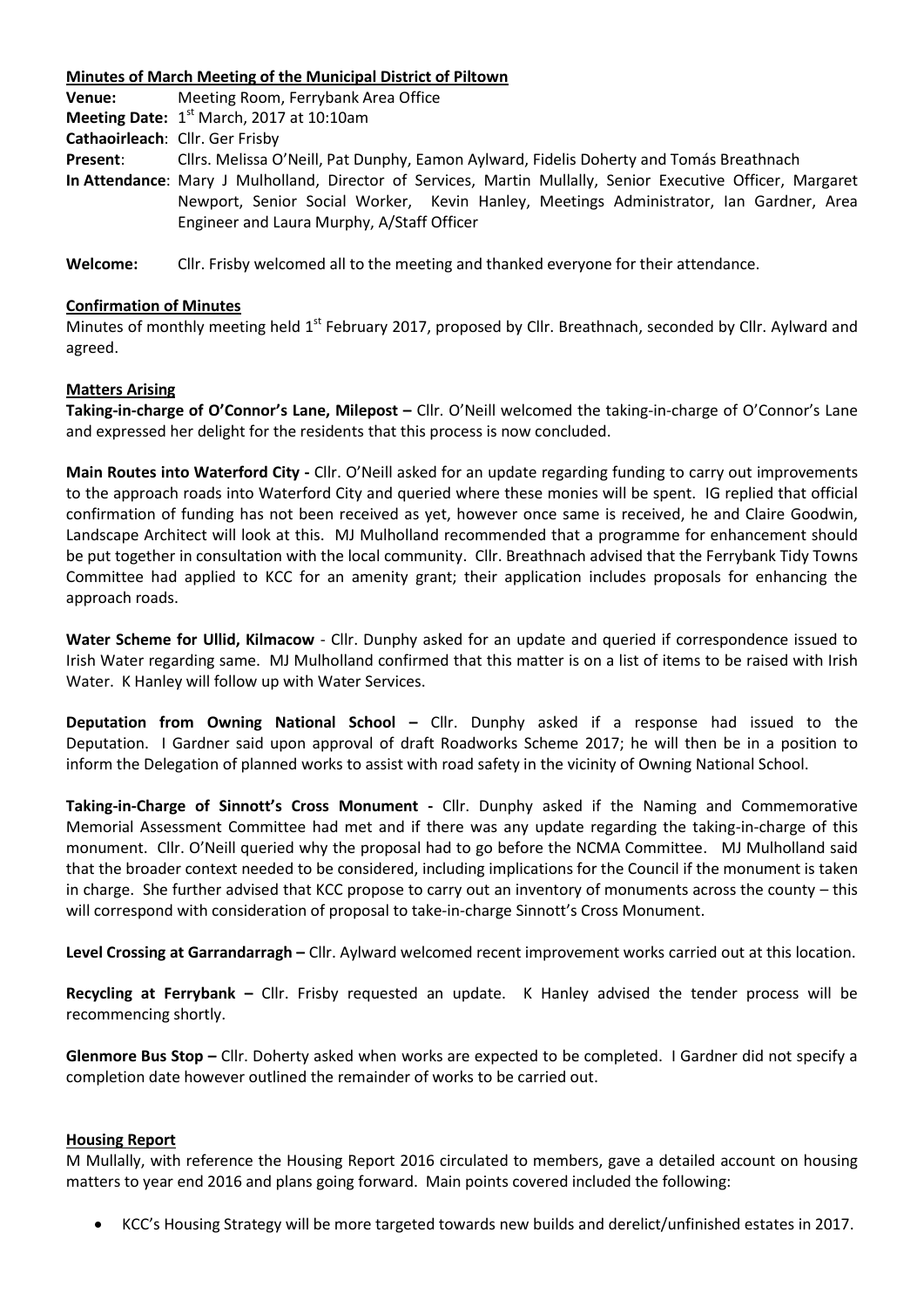- Statutory three year Housing Needs Assessment (HNA) was completed on 21/9/2016 this assessment will be replaced by an Annual Assessment to be carried out in May 2017. A demand for 1 and 2 bed units was identified.
- Approved housing applicants as at 31/12/2016 totalled 2,059 this figure was 2,744 at year end 2015.
- KCC's existing Tenant Handbook is currently being reviewed. A revised handbook is due to be completed by end of first quarter 2017 and will be circulated to all tenants.
- An updated submission on KCC's draft Disability Strategy has been made to the Housing Agency this submission will be included in the National Disability Strategy.
- An overview of the Housing Capital Programme at Piltown Municipal Level was outlined and included capital projects and acquisitions delivered, those currently in progress and projects proposed.
- Mention was given to the increased activity in Housing Loans; 98 applications received with 42 approved.
- It was noted that inspections of private rented accommodation poses a challenge, however it is intended to significantly increase the number of inspections for 2017.
- Homeless/Potentially Homeless presentations to 31/12/2016 numbered 349. A breakdown of number of males, females and children was detailed along with accommodation provided during 2016. It was noted that the challenge going forward is to address the Minister's direction that children should not be housed in emergency accommodation.

Members thanked M Mullally for his report, requested further information and clarification on a number of points covered and raised the following:-

- Consequences for tenants who damage their rented properties KCC has a Tenant Liaison Officer who investigates these occurrences*.* Regarding anti-social behaviour, these cases may result in tenant(s) being evicted. The tenant(s) may also become liable for costs associated with eviction.
- Increased demand for 1 and 2 bed units identified under the HNA, how does the Council propose to provide these units – KCC can incorporate specific unit types on schemes being designed, where there is a demand and housing need for same while also taking cognisance of future need.
- Housing loans approval rate considered low applicants have to satisfy criteria that they can afford and sustain loan repayments.
- The need for KCC to address issues identified from private rented accommodation inspections with landlords.
- Under the Capital Assistance Scheme, there is a need for more accommodation for the elderly to address rural isolation. - Qualifying criteria for CAS schemes is set by the Department. Local authorities will evaluate proposals based on housing need in an area.
- Consideration should be given to provide suitable units for disabled and homeless in future/proposed 'retirement villages'.

M Mullally thanked members for their input and comments.

### **Review of Traveller Accommodation Programme 2014-2018**

M Newport updated members on the Traveller Accommodation Programme (TAP) 2014-2018 in particular, recent statutory review completed in 2016. MN told the meeting that a full and comprehensive consultation was carried out with the Local Traveller Accommodation Consultative Committee on TAP. Two main issues identified within the MDP are 1) difficulties in securing accommodation to meet the needs of families in South Kilkenny and 2) roadside parking in Ferrybank. Since 2014, 45 families have been accommodated out of 65 families originally identified which is in line with KCC's targets. It was noted that the number of Traveller families in Kilkenny City and County has increased as a result of new family formations within the existing community as opposed to new families moving to Kilkenny from other counties. MN outlined some of the challenges going forward which included identifying and acquiring appropriate accommodation to meet the needs of young families and providing these families with the necessary support. Members were also told that Travellers are not in favour of transient site accommodation. MN said that the statutory review of the TAP is now complete and no amendment to the existing programme was required. Members requested clarification on some points and thanked M Newport for the update.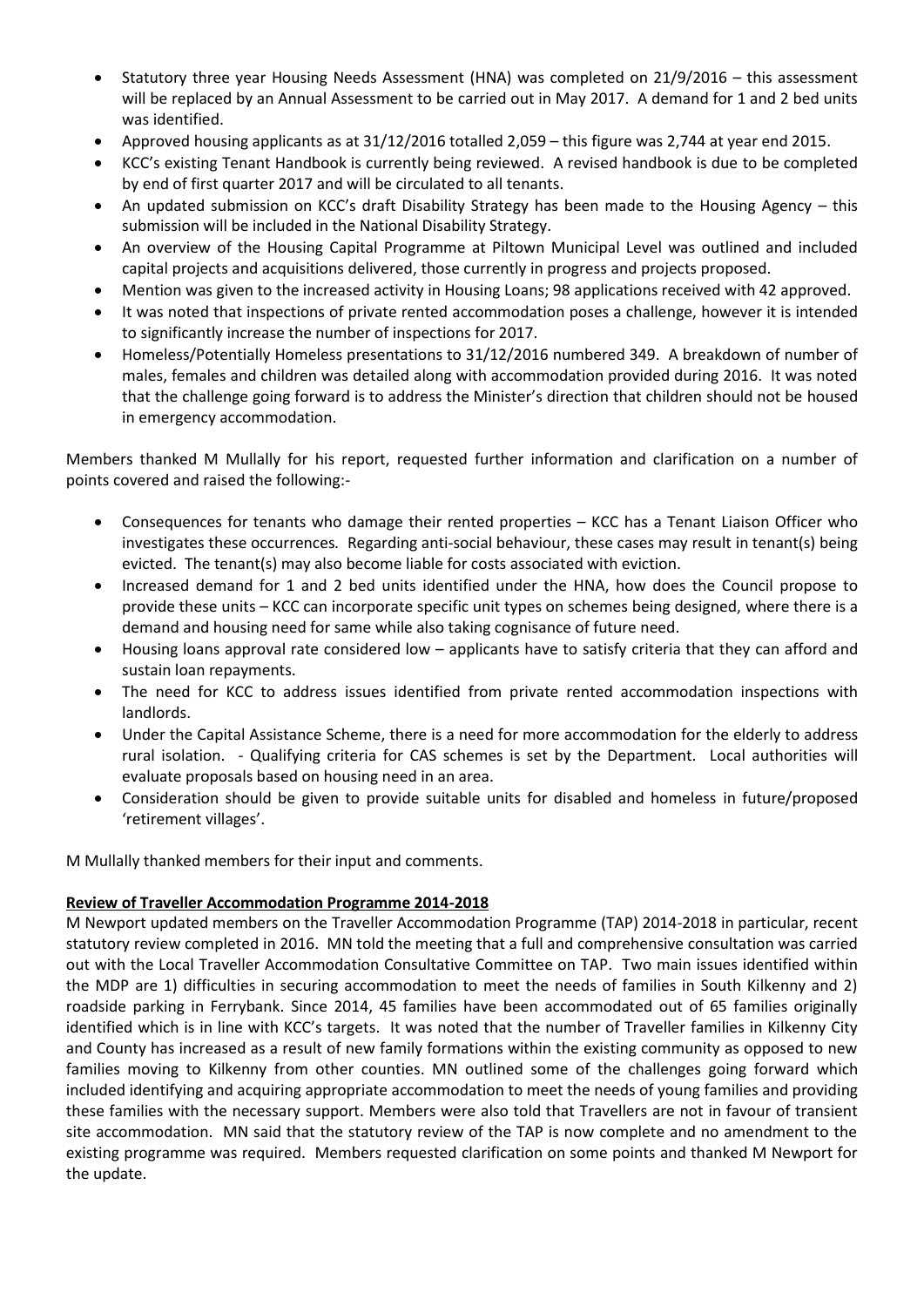### **Roadworks Update**

I Gardner circulated an update detailing works carried out over the previous four week period and briefed the members on same. Members requested clarification on some items and raised the following:-

- Workshop re flood investigation works at Dungooley & Fanningstown Cllr Dunphy suggested Mooncoin as a venue for workshop. IG will look into this.
- Traffic survey at Owning results of traffic survey was discussed. IG noted that driver feedback signs and improved road markings could have a positive effect on road safety at this location.
- Litter picking Cllr. Doherty enquired if there is a possibility for local persons to carry out this work. MJ Mulholland explained that this service is operated by a contractor on a county-wide basis. MJM said that resources are being used on enforcement and maximising awareness of litter prevention. MJM mentioned the upcoming National Spring Clean initiative where the emphasis will be on local communities to engage in this process.
- Outdoor staffing levels IG advised each General Services Supervisor will have 6 General Operatives once new staff are appointed. It was noted that in the early 2000s, each GSS had 10 General Operatives*.*

### **Roadworks Scheme 2017**

The Draft Roadworks Scheme 2017 for the Municipal District of Piltown was proposed by Cllr. Dunphy, seconded by Cllr. Breathnach and agreed.

### **N25 New Ross Bypass Update**

K Hanley circulated a report received from Sean Dobbs, Public Liaison Officer, N25 New Ross Bypass detailing current progress on the New Ross Bypass Bridge project*.* K Hanley told the meeting that S Dobbs is available to attend the April monthly meeting, if required*.* Cllr. Breathnach asked if it would be possible to visit the site. KH will refer this request to S Dobbs.

Cllr. O'Neill with reference to presentation made by Mr. Eamonn Hore, Director of Services, Wexford Co Co at joint meeting with New Ross MD in November last regarding the naming of the New Ross Bypass Bridge, asked if KCC would arrange for the same presentation to be given to the full Council meeting. K Hanley will refer this matter to Tim Butler, Director of Services, KCC.

### **Taking-in-Charge of Road off Owning Hill, Piltown**

I Gardner told Members a request was received to dedicate road at Owning Hill, Piltown as a public road and outlined the basis for the request. He then asked members if they were in agreement to proceed with the takingin-charge process. This was proposed by Cllr. Dunphy and seconded by Cllr. Aylward.

### **Waterford Boundary Review Report**

MJ Mulholland told the meeting that KCC has formed a Boundary Review Steering Committee who will prepare two bodies of work; 1) A report for Minister Coveney and 2) A submission for the National Planning Framework. It is intended to finalise correspondence to Minister Coveney over the coming weeks. Members briefly discussed this issue – further discussion to take place at the Boundary Review Steering Committee meeting this afternoon.

### **Update on Ferrybank District Centre**

MJ Mulholland clarified the current position regarding the Ferrybank Shopping Centre, and told the meeting that judgement issued by the High Court in December related to costs. She further advised that KCC's involvement is as a Planning Authority only. MJM confirmed that KCC received a planning application relating to the building and change of use of some units. Further information on this application was requested on 23<sup>rd</sup> February last.

### **Any Other Business**

a) **Deputation from Listerlin Area –** L Murphy told the meeting that request for reception of deputation at the Municipal District Meeting has not been received as yet. This matter was therefore unable to be considered at this time.